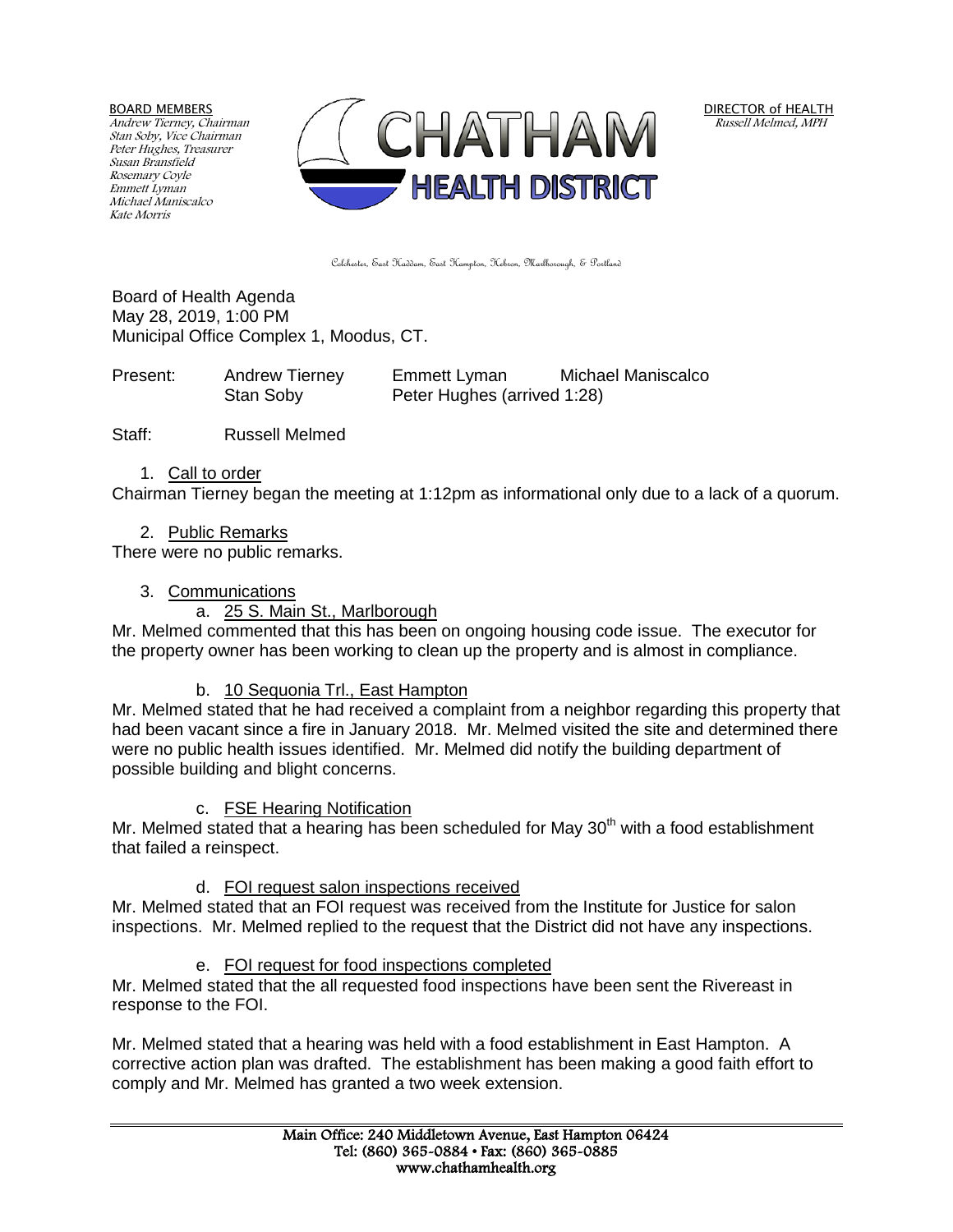## 4. Director of Health Report

## a. Seasonal workload increases

Mr. Melmed noted that we are in our busy season with workload increase and vacations. Mr. Melmed and Mr. Knauf have been working together to manage scheduling.

### b. Staffing update – Sanitarian job posted

Mr. Melmed stated Melissa Pierce has submitted her resignation. The position has been posted.

## c. SolAware deployment and sponsorship

Mr. Melmed stated that sites have been identified in each town for the units; East Hampton-Sears Park, Portland-Town Green, Marlborough-Blish Park, Colchester-Rec Plex, Hebron-Burn Hill Park then Gilead School, and East Haddam-Senior Center then Elementary School.

## d. School-level vaccination data released

Mr. Melmed stated that DPH release dated for coverage levels for each elementary schools kindergarten in CT. Three schools in the District fell just below 95%.

## e. "Things you should know" presentation in East Haddam

Liz Davidson will be presenting with Jim Ventress tomorrow evening. The presentation was widely advertised. Based on attendance, more presentation may be scheduled.

## f. 6-week Diabetes Self-Management Program in Marlborough

Mr. Melmed stated that we are trying to schedule a program in Marlborough. There are currently five people registered, eight are required. The program has been open up to the other towns in hope to meet the minimum requirement.

## g. Tick and Summer Safety presentation in East Hampton

Nancy McAuliffe will be presenting to the East Hampton municipal employees this week. There are 25 people signed up.

Mr. Melmed stated that he will be meeting with East Hampton Parks & Rec Director, Mr. Maniscalco and Mr. Mitchell to discuss sample procedures for Lake Pocotopaug algae testing.

## *Mr. Hughes arrived at 1:28pm.*

Chairman Tierney called the meeting to order at 1:28pm.

## h. Blood Pressure clinics ongoing in all towns

Vickie Han has been doing conducting clinics in East Hampton, East Haddam, Portland, and Marlborough. Mr. Melmed stated that he has attended a clinic. Ms. Han documents blood pressures, has identified some blood pressure emergencies, and has directed individuals to the ED with her concerns of high blood pressures.

## i. Mosquito control for complaints

Mr. Melmed stated that he contacted the Madison DEEP office knowing that they had received a grant that funded mosquito dunks a few years ago. Mr. Melmed was able to acquire three cases and will be using them on the various complaints received for stagnant water in pools and ponds when there are concerns for mosquito breeding.